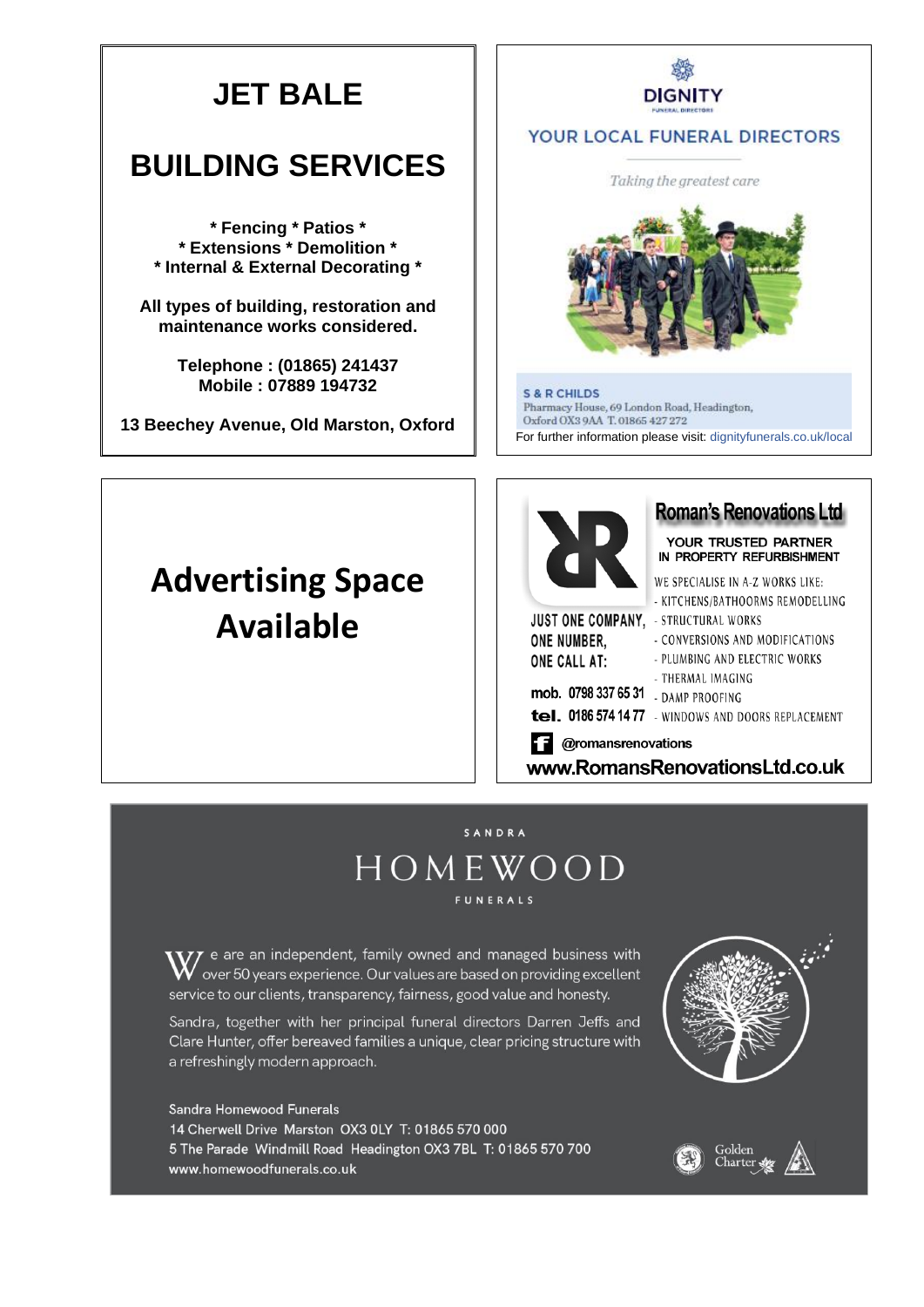#### **YOUR HOME NEEDS US!**

Minor Repairs, Kitchens, Bathrooms, Extensions, Loft Conversions, Facia Boards, Guttering, Roofing, Painting & Decorating

All Aspects Building Services **Free Quotes** Free Cuotes **Free Outer** Poolan Roofing OLIVER DOOLAN Fully Insured PETE DOOLAN 01869 322572 01865 849201

07985 260535 Over 40 years experience 07976 546961

# Oxford Computer Support and Advice

**S** yste *erious ystems*

Call **Steve** 07940 204293 **1986** Steve on 07940 204293. **E-Mail**: serioussystemsuk@gmail.com

If you want support, advice, upgrades or a new computer, and would like to deal with a **local** person rather than a shop or phoneline, then call Steve on 07940 204293.

Computer problems solved Virus and Security issues Internet advice and setup Broadband advice and assistance Music, Photography & Video New PC recommendations Upgrades for old PC's

## **Advertisement space available !**

Please email [parishoffice.headington@gmail.com](mailto:parishoffice.headington@gmail.com) for further details.



#### **Bathroom Fitters Oxford**

Reliable team of professionals who pride ourselves with top quality finish. We offer:

tel. 0798 337 65 31 www.OxfordBathroomsFitting.co.uk classic & victorian bathrooms modern installations shower and wet rooms custom designs bespoke & luxury bathrooms

Find us your partner in: DESIGN, FITTING AND MAINTENANCE Very few companies can look after a job from start to finish, this is why we put together a team that can do exactly that!

# THE OXFORD TREE COMPANY **HEADINGTON HOMEWARES**

The Oxford Tree Co. Prop. Garry Downes 3 Highfield Avenue, **Headington** Oxford OX3 7LR



Merrist Wood Trained A.P.F. Member H1825

**Oxford 769118**

INSURED & QUALIFIED TREE CARE Felling, Shaping, Pruning, Reducing, Hedging, Planting



3 The Parade, Windmill Road, Headington

phone OXFORD 763258

Bedding and Vegetable plants, Hardware, Paraffin Oil, Seeds, Pre-packed fuels, Fertilisers, Homebrew.



Marston Pharmacy Mon-Fri : 8.30-6.30 Sat : 9.00-5.30

11, Old Marston Road, Oxford Tel: 01865 243824

www.marstonpharmacy.co.uk

Shop Online : [www.oxfordonlinepharmacy.co.uk](http://www.oxfordonlinepharmacy.co.uk/) Travel vaccinations and anti-malarial – Book online : [www.walkintravelclinic.co.uk](http://www.walkintravelclinic.co.uk/)

Free prescription collection and delivery service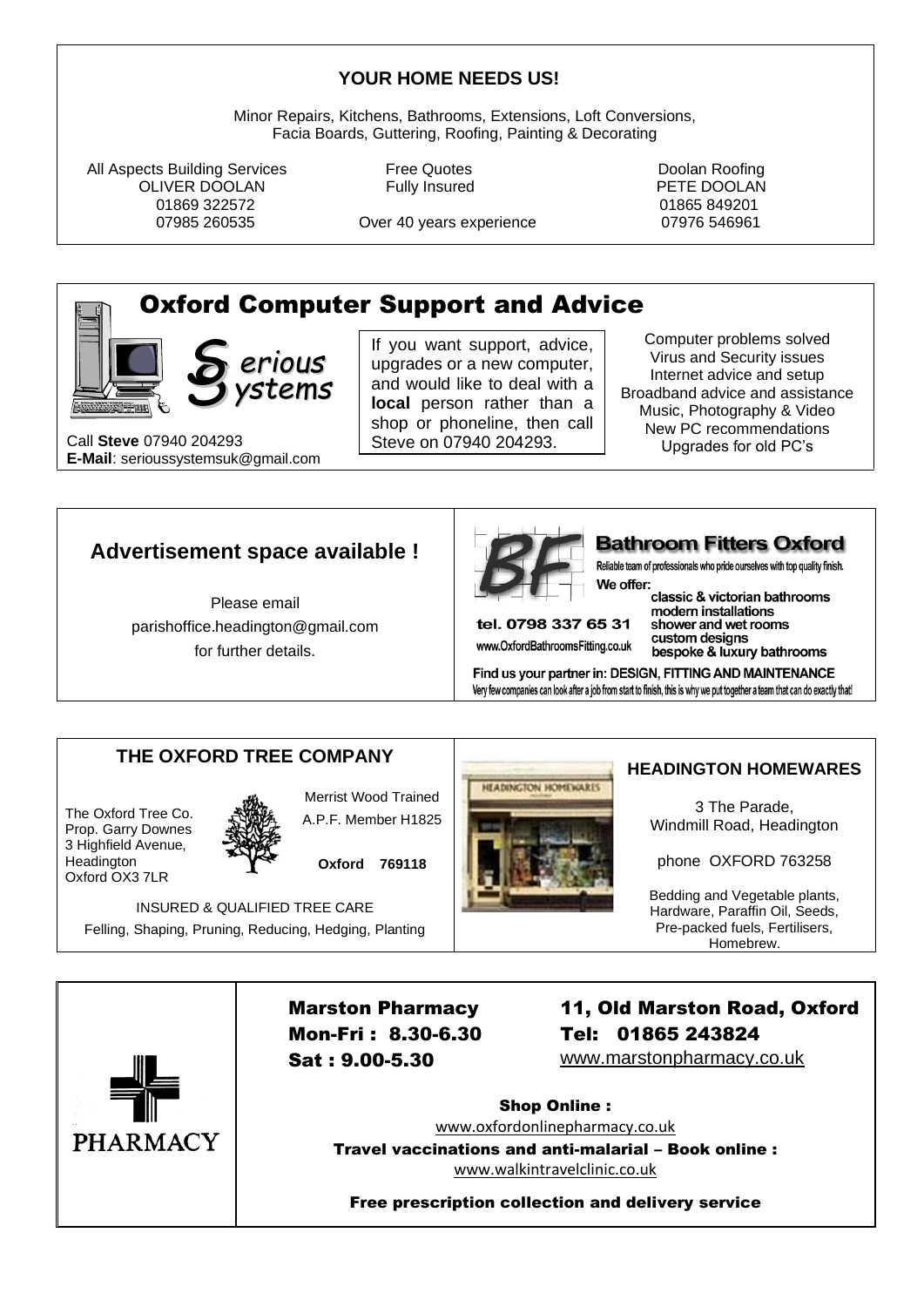

Pre-school group for children 0-4 years old with their parent/carer

In St Andrew's Church Room (at the back of the church)

Thursday morning 9.30-11:30 during school terms. No charge.

**Please contact Natacha Huggett in advance, on 07436 837 779 if you would like to attend.** 

**GARDINERS OPTICIANS (OXFORD) LTD Independent Optometrists** James E. S. WHITTENBURY, BSC (Hons)MCOptom

**Top quality eye care for the whole family**

**NHS & PRIVATE EYE EXAMINATIONS DISPENSING OF PRESCRIPTIONS CONTACT LENSES EMERGENCY & HOME VISITS 20% DISCOUNT FOR OAP'S (when presenting this advert)**

**Monday – Friday; 9.00 a.m.-5.30 p.m. Saturday 9.00 a.m.-1.00 p.m. 5 Manor Buildings, Osler Road, Headington, Oxford 01865 761459**





Tel:01865 308647 Supplier of flowers to St. Andrew's Church.

Specialist stockist of English seasonal flowers. Fresh flowers delivered nationwide.

#### www.thegardenofoxford.co.uk

# HANCOC

FUNERAL DIRECTORS & MONUMENTAL MASONS

## www.dlhancock.co.uk

OXFORD & BICESTER'S OLDEST FAMILY OWNED & RUN **INDEPENDENT FUNERAL DIRECTORS, ESTABLISHED FOR 27 YEARS** 





"Our Family caring for your Family in your time of need"

A caring traditional 24 hour service provided by Mr. Hancock and his team personally with private chapels of rest in both funeral homes and a new Jaguar fleet of funeral cars

Perfect Choice Pre-Paid Funeral Plans

**BICESTER 01869 244200** (24hrs) Chapel House, 13 North Street, Bicester OX26 6NA admin@dlhancock.co.uk

**OXFORD** 01865 767780 (24hrs) 126 London Road, Headington, Oxford OX3 9ED oxford@dlhancock.co.uk